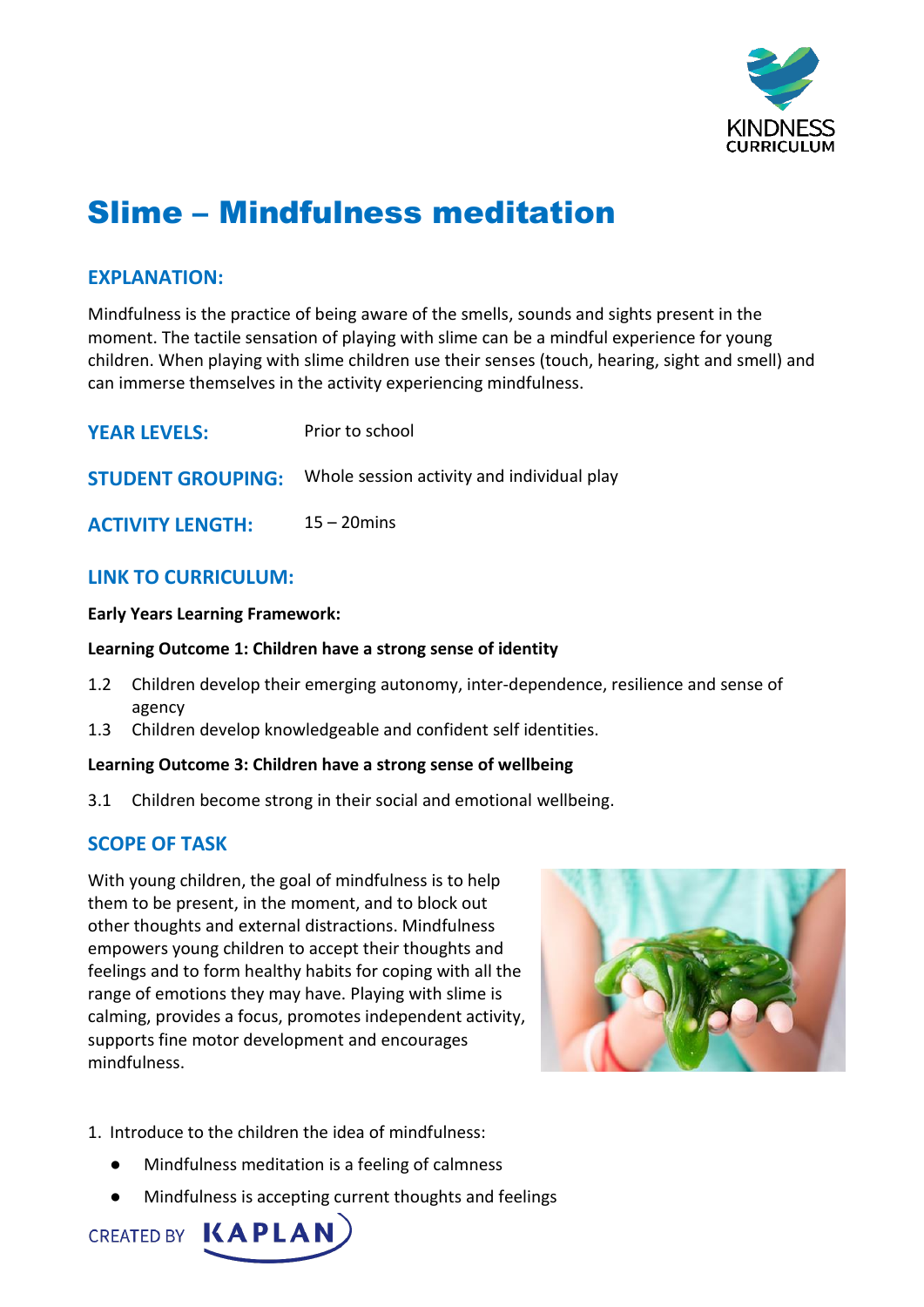- $\bullet$  Mindfulness is concentrating on one thing and blocking out other distractions, noises etc an intention focus
- Mindfulness is an awareness of self in the space/context
- 2. In a whole group show the children the made slime. The teacher moves the slime slowly between their hands accentuating the slow and calm movement. Ask the children what they think of the slime and how the teacher is playing with it encouraging responses aligned with earlier discussion of mindfulness.
- 3. Give each child some slime to move in their fingers and hands. As they are exploring the slime ask questions that encourage thinking about mindfulness:
	- How does the slime feel?
	- What are you thinking about when playing with the slime?
	- What can you hear when playing with the slime?



4. The slime can be left in a quite space in the classroom where children can access. When teachers see children playing with the slime they can have conversations prompting awareness of mindfulness. For example, teachers can discuss breathing (inhaling and exhaling), focus on the slime, feelings of calm etc.

Involve parents: To promote the practice of mindfulness meditation, inform parents of the activity and terminology they can use to support children's growing understanding and awareness. The recipe for slime can also be shared with parents!

## **RESOURCES**

• Slime in containers for individual or group use